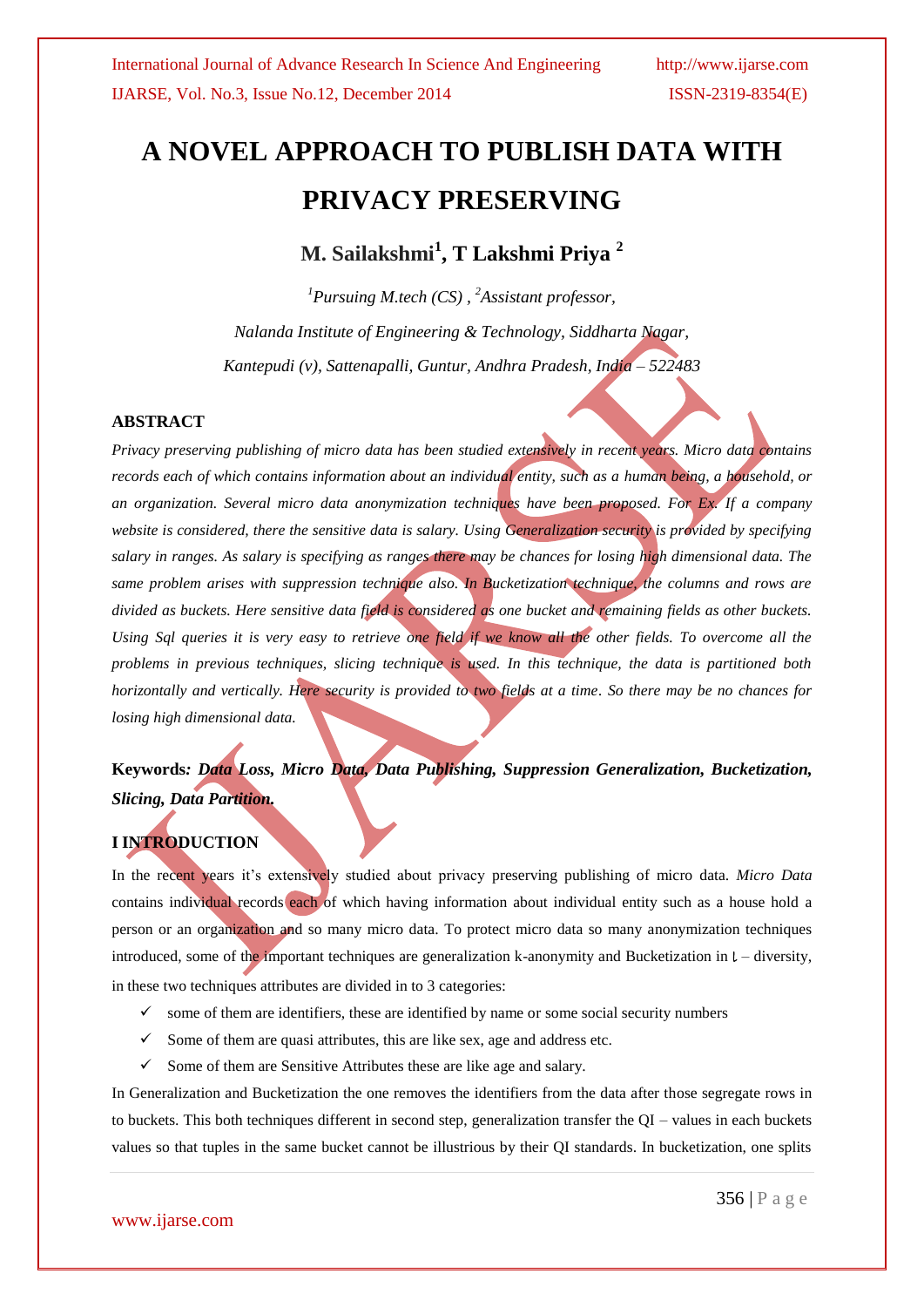the SAs from the QIs by arbitrarily permuting the SA values in every bucket. The anonymized data contains of a set of buckets with permuted complex element values.

### **II LITERATURE SURVEY**

Anonymity is the state of having one's name or identity unknown or concealed. This serves valuable social purposes and empowers individuals as against institutions by limiting inspecting threads but it is also used by wrong doers to hide their actions or avoid accountability the ability to allow anonymous access to services this avoid tracking of user's personal information and user behavior such as user location and frequency of a service usage. Suppose someone sends a file there may be information on the file that leaves a trail to the sender. Sender's data may be traced from the data logged after the file is sent.

### **2.1 Anonymity vs. security stability**

Anonymity is a very powerful technique for protecting privacy. The inconsistence design of the Internet is particularly suitable for anonymous behavior. While anonymous actions can ensure privacy, they should not be used as the sole means for ensuring privacy as they also allow for harmful activities, such as spamming, slander, and harmful attacks without fear of reprisal. The Security threads that one should be able to detect and catch individuals conducting illegal behavior, like hacking, which tends to terrorist acts, and conducting fraud. Authentication needs for privacy should be allowed, but the ability to conduct harmful anonymous behavior without responsibility and repercussions in the name of privacy should not.

### **2.2 Anonymity vs. Privacy**

Privacy and anonymity are not the same. There is distinction between privacy and anonymity is clearly seen in an information technology framework. The privacy corresponds to being able to send an encrypted e-mail to another recipient. Anonymity corresponds to being able to send the contents of the e-mail in plain, easily readable form but without any information that enables a reader of the message to identify the person who wrote it. Privacy is important when the contents of a message are at issue while anonymity is important when the identity of the author of a message is at issue.

### **2.3 Generalization**

The generalization for k anonymity is loses significant on the micro data (Table 1). This is because of the following three reasons; k-anonymity suffers from the obscenity of dimensionality. In order for generalization to be better, all the records in the same bucket should be close to each other thus that generalizing the records not be lose much information. Though, in high-dimensional data, lot of data points has similar detachments with every one, forcing an excessive amount of generalization to fulfill k-anonymity flush for relative slight k's. Second, to accomplish data investigation or data mining jobs on generalized table, the data predictor has to do the constant distribution guess that each value in a generalized interval is similarly possible, as no other distribution theory can be vindicated. This meaningfully decreases the data utility of the generalized data. Third, because every element is generalized distinctly, associations between different elements are lost. While to study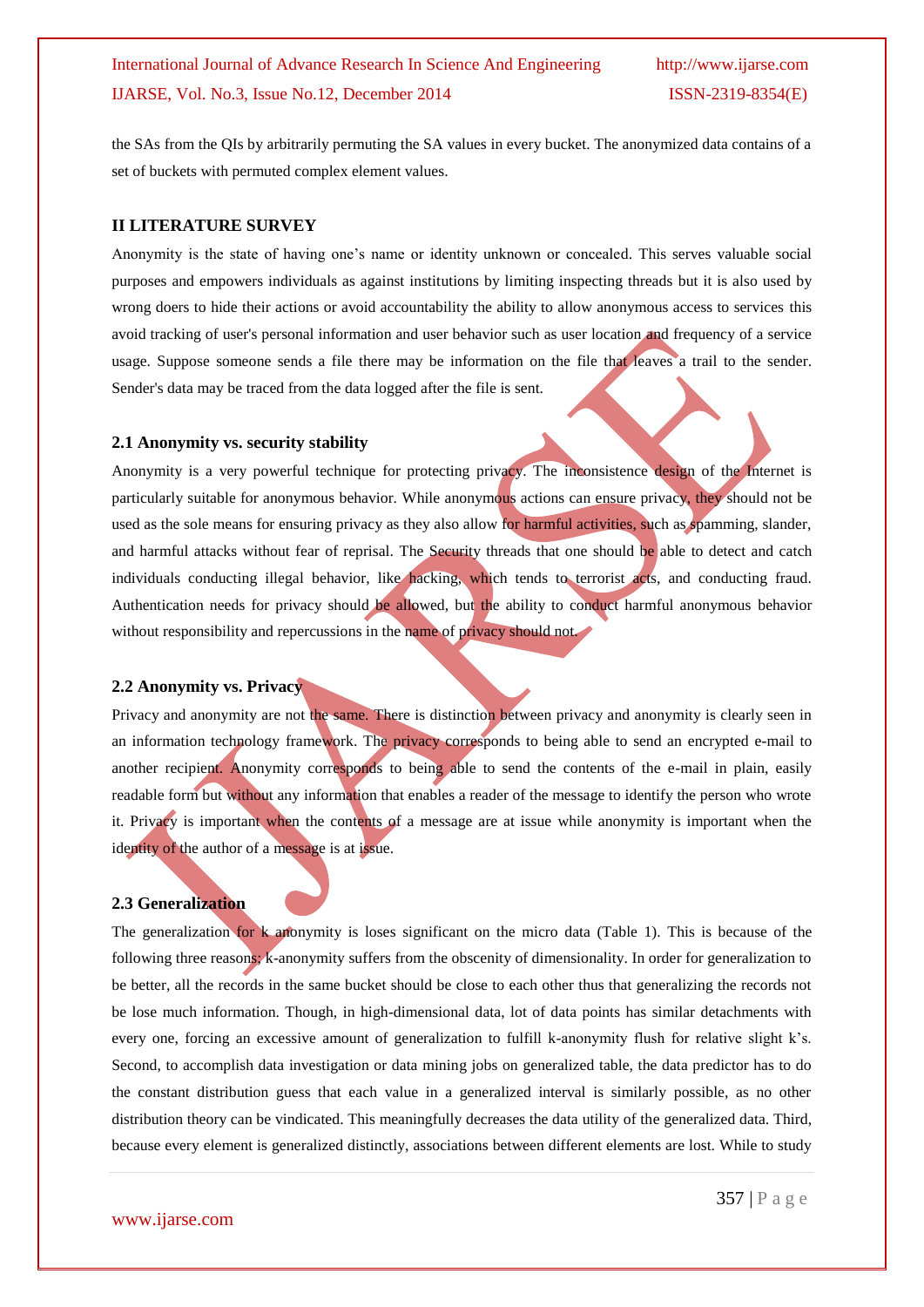element associations on the generalized table, the data specialist has to adopt that each and every possible combination of element values is similarly possible. This is an integral problem of generalization that avoids effective analysis of element associations.

| Age         | Sex | Zip code | Disease           |
|-------------|-----|----------|-------------------|
| $[20 - 52]$ | *.  | 4790*    | Dyspepsia         |
| $[20 - 52]$ | *.  | 4790*    | Flu               |
| $[20 - 52]$ | *   | 4790*    | Flu               |
| $[20 - 52]$ |     | 4790*    | <b>bronchitis</b> |
| $[54-64]$   |     | 4730*    | Flu               |
| $[54-64]$   | ≉.  | 4730*    | Dyspepsia         |
| 54-64       |     | 4730*    | Dyspepsia         |
| 54-64       | ≉.  | 4730*    | gastritis         |

# **Table 1: The Generalized Table**

### **2.4 Bucketization**

Compare with generalization bucketization is do better performance in data utilizing (Table 2). It will work in some limitations it will not prevent membership disclosure protection in the first, because bucketization circulates the QI procedures, an antagonism can discover whether a particular has a record in the circulated data or not. 87% of the persons in the United States could be inimitably identified by using only three attributes. A micro data generally encloses many other elements besides those three elements. This means that the membership information of most individuals could be conditional from the bucketized table. Second, bucketization needs a clear departure between QIs and SAs. Though, in several datasets, it is imprecise which attributes are QIs and which are SAs. Third, by extrication the sensitive element from the QI attributes, bucketization breaks the element correlations between the Quasi Interfaces and the SAs.

| Age                   | Sex. | Zip code | Disease                |
|-----------------------|------|----------|------------------------|
| $\frac{22}{22}$<br>33 | M    | 47906    | Flu                    |
|                       | F    | 47906    | Dyspepsia              |
|                       | F    | 47905    | <b>Bronchitis</b>      |
| 52.                   | F    | 47905    | Flu                    |
|                       | M    | 47302    | Gastritis              |
|                       | M    | 47302    | Fhi                    |
| 54<br>60<br>60<br>64  | M    | 47304    |                        |
|                       |      | 47304    | Dyspepsia<br>Dyspepsia |

# **Table 2: The Bucketized Table**

# **III PROPOSED METHODOLOGIES**

We are introducing an innovative data anonymization technique calling slicing for improve the current state of the art. Slicing partitions the dataset into both vertically and horizontally. Vertical segregating is done by assemblage attributes into columns based on the relationships among the elements. Each and every column consist a subclass of attributes those are highly interrelated. Horizontal segregation is done by gathering tuples into buckets. Finally, in the each bucket, values are in each column are arbitrarily permutated to disruption the linking between different columns.

The initial idea of slicing break relationship in the cross column, but needs to sphere association with each column that will reduce the dimensionality of data and it will provide better utilization than bucketization and generalization. Slicing reserves utility because it will gather the high correlated elements together and preserves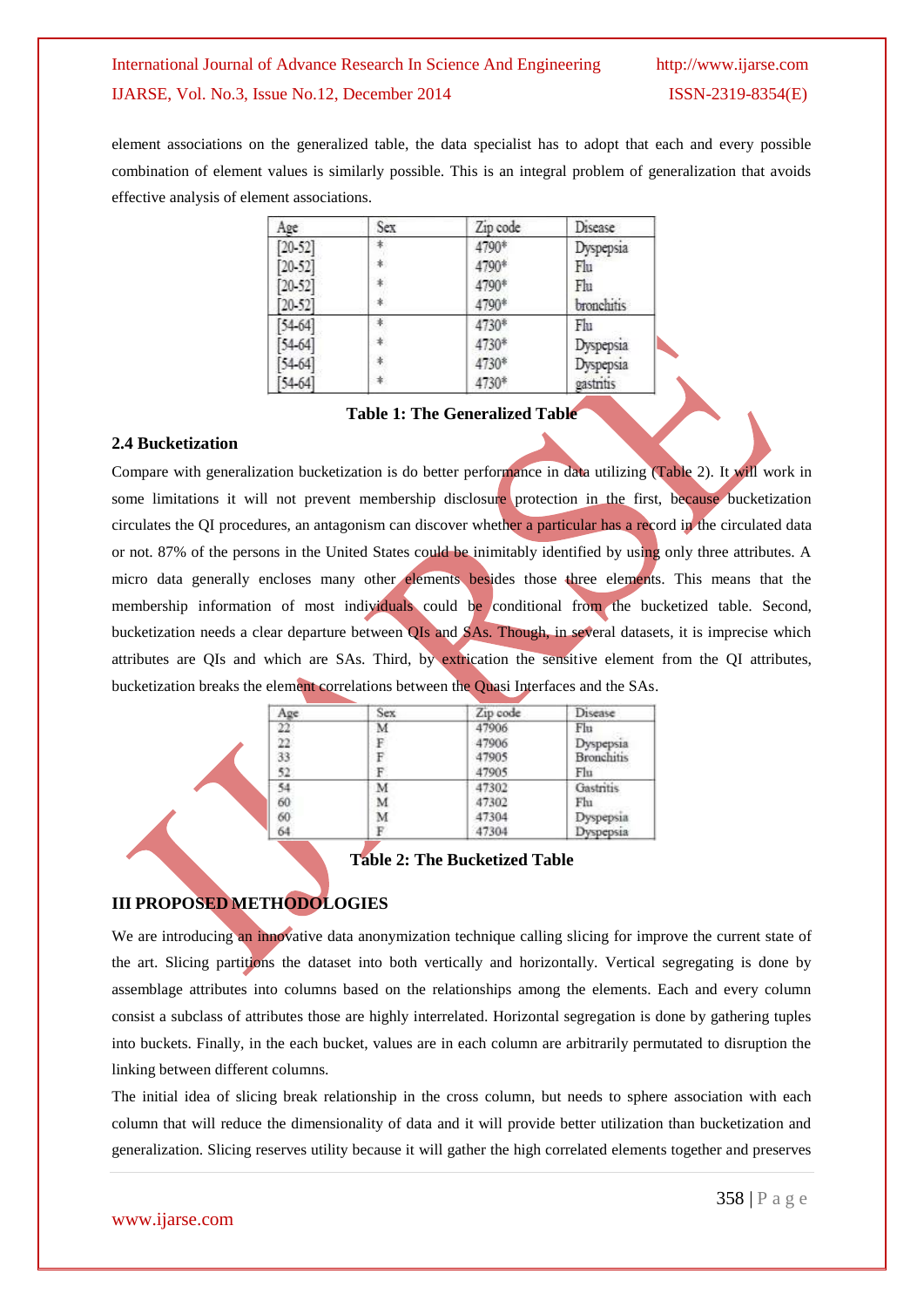the relation between those attributes. Slicing provide security because it breaks the relationship between uncorrelated attributes, where those are not frequent and hence identifying. Note that whenever the dataset encloses one SA and QIs, bucketization will break their relationship; on the other hand slicing, can gather some Quasi Interfaces attributes with the SA, preservative element correlations with the delicate attribute.

Finally, we are conducting wide workload experimentations. Our results endorse that slicing conserves much well data utility than generalization. In our workloads including the composite attribute, slicing is also more effective than bucketization. In some cataloguing experiments, slicing shows the best performance than using the original data. Our trials also show the boundaries of bucketization protection in membership disclosure and slicing remedies these limitations.

#### **3.1 Slicing**

We propose a novel approach called slicing with some example, how it will provide efficient security on micro data than bucketization and generalization. Slicing is its capability to handle high-dimensional data. By dividing attributes into columns then slicing reduce the measurements of the data. Then each of which column of the table can be viewed as a sub-table with a lesser dimensionality. The slicing is also not similar from the approach of publishing multiple independent sub-tables in that these sub-tables are associated by the buckets in slicing.

| Age,Sex) | (Zipcode, Disease)      |
|----------|-------------------------|
| (22,M)   | $(47905$ .Flu)          |
| 22.F     | (47906, dysp.)          |
| (33,F)   | (47905, bron.)          |
| 52,F     | $(47906, \text{flu})$   |
| (54.M)   | $(47304, \text{gast.})$ |
| (60, M)  | $(47302,$ Flu $)$       |
| (60, M)  | (47302, dysp.)          |
| 64.F     | $(47304, \text{dysp.})$ |

### **Table 3: The Sliced Table**

The table displays the Generalized Table which consisting of micro data tables and their anonymization versions using various anonymization techniques. The three Quasi Interface attributes are such as Sex, Age, Zip code, etc. and Disease the sensitive attribute. A generalized table it will satisfies 4-anonymity is displayed in Table 1, a bucketized table that fulfills 2-diversity is displays in Table 2, the each attribute value is replaced in generalized table with the multi set of values in bucket is shown in the Table 2, and the two sliced tables are displayed in the Table 3. The Slicing that will first partitions element into columns. Each and every column consist a subset of attributes. This is vertically segregates the table. Slicing also segregates the each record into buckets, each and every bucket contains the information about record, and this will horizontally segregate the table data.

#### **3.2 Formalization of Slicing**

Assume T is the micro data table. T having d attributes: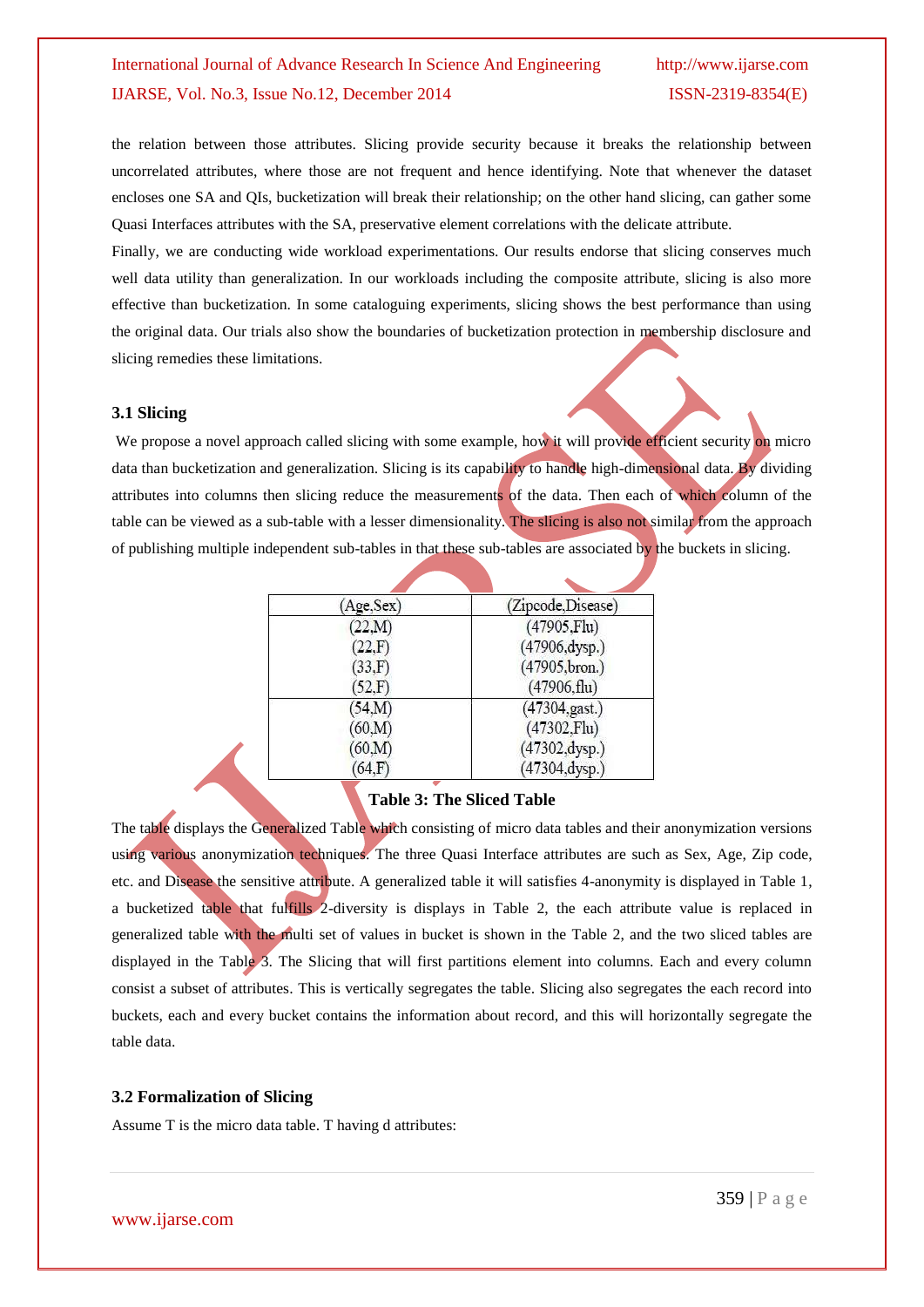$d = \{A_1, A_2, A_3, \ldots, A_d\}$  and their element domains are  $\{D [A_1], D [A_2], D [A_3], \ldots, D [A_d]\}$ . A row  $t \in T$  can be represented as t = (t [A1], t [A2], t [Ad]) where t [Ai] ( $1 \le i \le d$ ) is the Ai value of t.

*Definition 1***:** (Attribute columns and partitions). An element partition having of several subsets of A, such that each attribute fits to exactly one subset. Each subset of attributes is called as columns. Specifically, let there be c columns, C1, C2. Cc, then

Uc i=1Ci = A and for any  $1 \le i1$  6= i2 ≤ c, Ci1 ∩ Ci2 =  $\emptyset$ .

For easiness of conversation, we think only one sensitive attribute S. If in case the data comprises multiple sensitive attributes, one could whichever consider them separately or consider their joint distribution. Accurately one of the c columns contains S. Without loss of overview, let the column that having S be the last column Cc. This column is moreover called the sensitive column. All the other columns {C1, C2. Cc−1} having only QI attributes.

*Definition 2:* (Tuples partition and buckets). A tuple partition contains of few subsets of T, such that every tuple pertaining to exactly one subset. Every subset of tuples is called as a bucket. Specifically, let there is a b buckets, B1, B2. Bb, then

Ub i=1Bi = T and for any  $1 \le i1$  6= i2 ≤ b, Bi1 ∩ Bi2 = $\emptyset$ .

*Definition 3*: (Slicing) it specifies a micro data table  $T$ , a slicing of T is specified by an attribute partition and a tuple partition. Often times, slicing also comprises column generalization.

*Definition 4:* (Column Generalization). Displayed a micro data table T and a column Ci =  $\{Ai1, Ai2, \ldots, Ai\}$ , the column generalization for Ci is defined as a set of no overlying j dimensional areas that completely cover  $D[Ai1] \times D[Ai2] \times \ldots \times D[Ai]$ . A column generalization maps every value of Ci to the area in which the value is enclosed.

### **3.3 Slicing Vs Generalization**

In present days few recoding methods are available for generalization in local systems these recoding techniques will preserve more information in the local systems. In the local recoding systems, they first cluster the tuples in buckets, after that each bucket one value attribute is replaces with generalized values. This recoding is local, because this generalization may be done differently in another tuples, even though if the same values are appears in the different bucket.

We now describing that slicing preserving more information compare with the local recoding technique. Assume uses same tuples partition is used. We will reach this by showing Slicing is better than the following enrichment is better than local coding approach. Instead of using a generalized value to replace more precise attribute values, one use the multi set of precise values in each and every bucket. The multi set of particular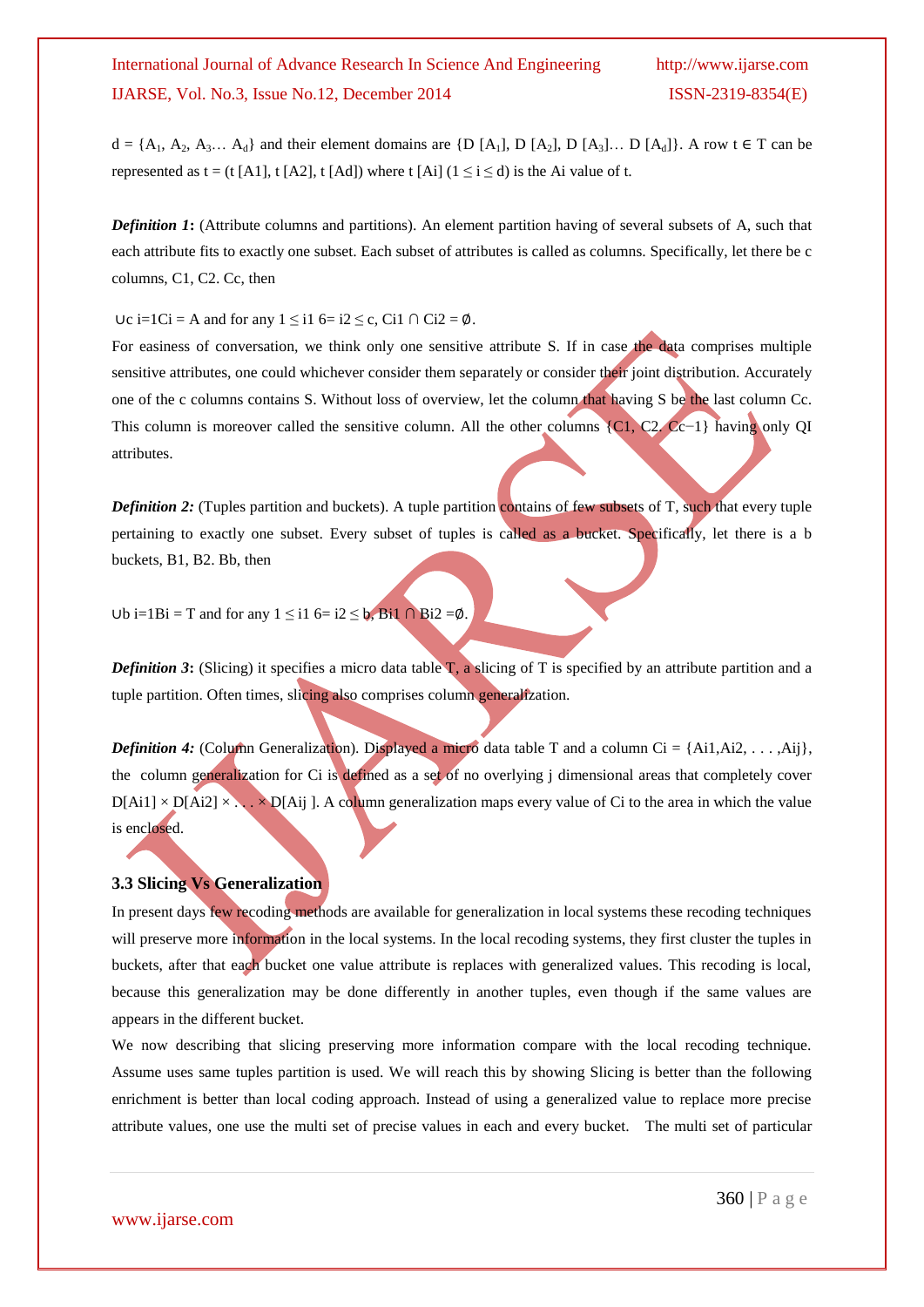values delivers lot of information about the spreading of values in every attribute than the generalized interval. Therefore, using multi set of correct values reserves more information than generalization.

Another essential benefit of slicing is its capability to handlebar high-dimensional data. By segregating the attributes into columns, slicing decreases the dimensionality of the data. Every column in the table can be watched as a sub-table with a minor dimensionality. Slicing is different from the method of publishing multiple independent sub-tables in that these sub-tables are connected by the buckets in slicing.

#### **3.4 Slicing Vs Bucketization**

When we compare slicing with bucketization, we initially note that bucketization can be watched as a distinctive case of slicing, where there are accurately two columns: one column encloses only the SA, and the other comprises all the QIs. The benefit of doing slicing on bucketization can be understood follows. First, by segregating attributes into more than two columns, slicing could be used for prevent membership disclosure. Second, dissimilar bucketization, which entails a clear separation of QI features and the sensitive attribute, slicing is used without such a parting. For dataset such as the survey data, one often cannot clearly separate QIs from SAs because there is no single external public database that one can use to determine which attributes the adversary already knows. In this case slicing can be useful for such data. Finally, by allowing a column to contain both some QI attributes and the most important attribute, attribute correlations between the sensitive attribute and the QI attributes are conserved.

#### **3.5 Privacy Issues**

While publishing micro data there are 3 types of privacy disclosure issues.

**Membership Disclosure**: Whenever the dataset needs to be published, it needs to select from large population and the selection criteria sensitive data like a particular disease values. One desires to prevent opponents from access whether one's record is included in the published dataset or not.

**Identity Disclosure:** Which arises when a discrete is linked to a specific record in the released table? In few situations, one needs to keep from identity disclosure when the opponent is indefinite of membership. In this situation, defense against membership disclosure supports protect against identity disclosure. In other conditions, some opponent may previously know that an entity's record is in the distributed dataset, in which situation, membership disclosure protection whichever does not apply or is inadequate.

**Attribute Disclosure**: This arises whenever new information about some individuals is exposed, i.e., the unconfined data will make it possible to suppose the attributes of an individual exactly than it could be probable before to release. Similar to the case of identity disclosure, we need to deliberate opponents who already know the membership information. Identity disclosure signs to attribute disclosure. A discrete is re-identified, once there is distinctiveness disclosure and the corresponding sensitive value is revealed. Attribute disclosure can arise with or without identity disclosure, e.g., whenever the sensitive values of all matching tuples are the same.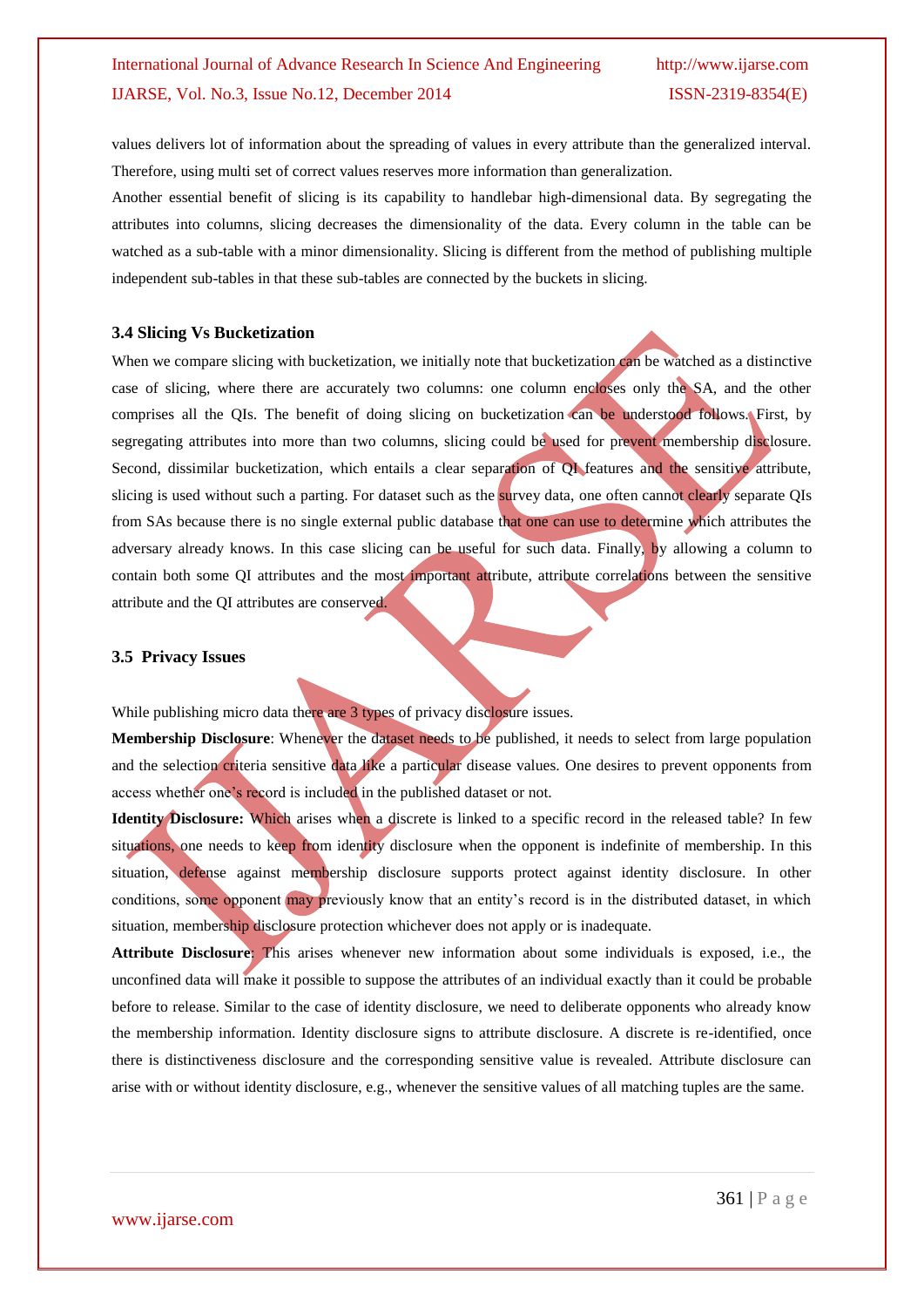#### **3.6 Algorithm Implementation**

We are presenting an effective slicing algorithm to accomplish *l*-diverse slicing. IN given micro data table T and two parameters c and  $\ell$ , the algorithm calculates the sliced table that contains c columns and fulfills the privacy requirement of ℓ-diversity.

Our algorithm contains three phases: column generalization, attribute partitioning and tuple partitioning. Now we define the three phases.

#### **Attribute Partitioning**

Our algorithm segregates the attributes so that highly interrelated attributes are arranged in the same column. This is somewhat good for both activities like utility and privacy. In the case of data utility, gathering highly correlated attributes preserves the correlations among those elements. In the case of privacy, in the relationship of uncorrelated attributes shows higher identification threats than the relationship of highly correlated attributes cause the overtone of uncorrelated attribute values is more less numerous and therefore more recognizable. Therefore, it is somewhat better to disruption the relationships between uncorrelated elements, while defensive privacy. In this section, we first analyze the connections between sets of attributes and then group attributes based on their correlations.

#### **Column Generalization**

In the second section, tuples are generalized to fulfill some common occurrence requirement. We wish to concentrate on column generalization is not a crucial phase in our algorithm. As shown by Tao and Xiao, bucketization tuple partition  $(T, \ell)$  algorithm

- 1.  $Q = \{T\}$ ; SB = Ø.
- 2. While Q is not empty
- 3. Remove the first bucket B from Q;  $Q = Q {B}$ .
- 4. Split B into two buckets B1 and B2 as in Mondrian.
- 5. If diversity-check  $(T, Q \cup \{B1, B2\} \cup SB, \ell)$
- 6. Q = Q ∪ {B1, B2}.
- 7. Else  $SB = SB \cup \{B\}.$
- 8. Return SB.

It is providing the same level of privacy protection as generalization, with the attribute disclosure.

#### **Tuple Partitioning**

In the tuple separating section, tuples are divided into buckets. For tuple partition we have to change the Mondrian algorithm dissimilar Mondrian k-anonymity, no generalization is performed to the tuples; we have to use Mondrian for the determination of segregating tuples into buckets. The main aim of the tuple-partition algorithm is to validate whether a sliced table satisfies ℓ-diversity (line 5).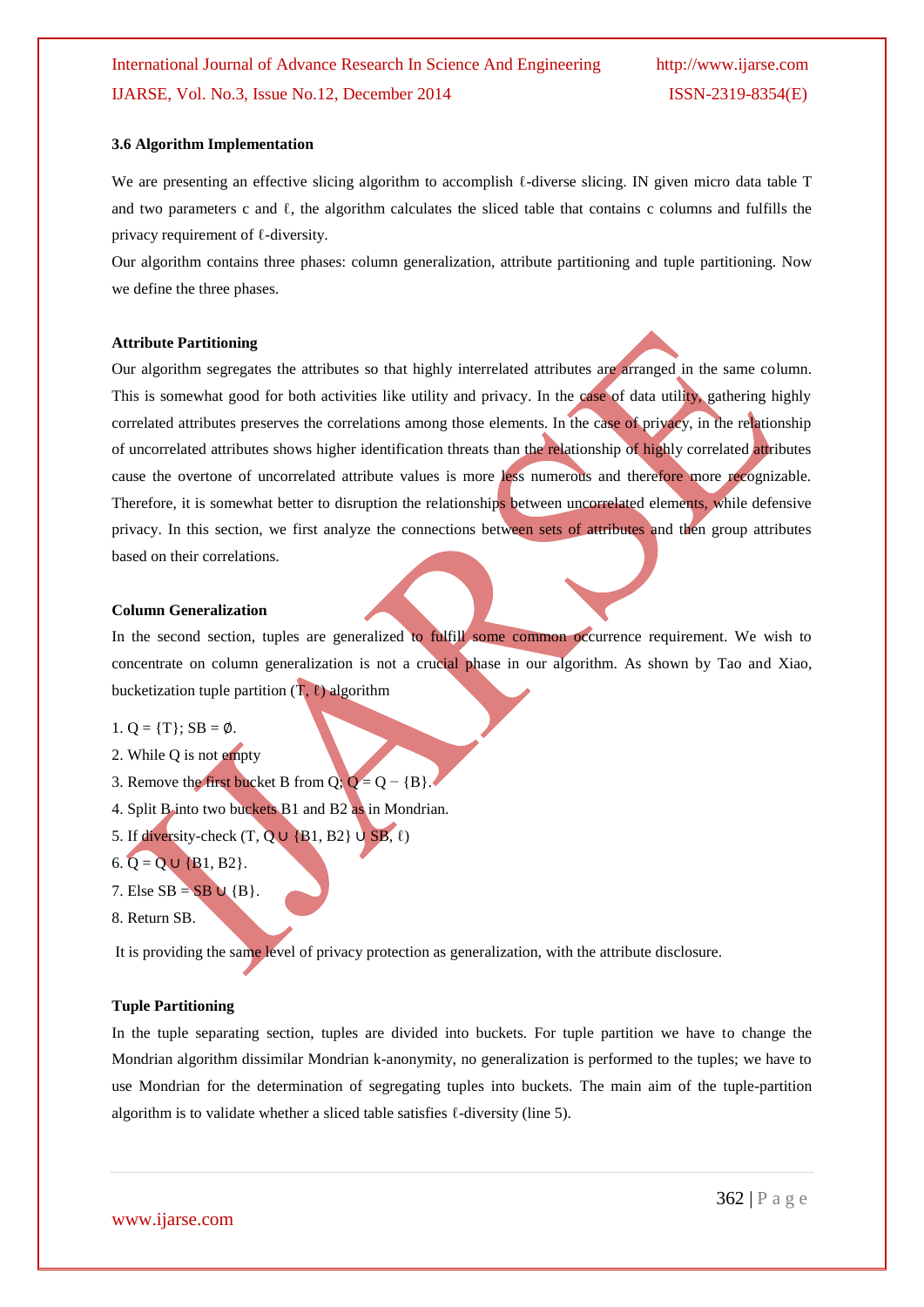Diversity check  $(T, T_-, \ell)$  algorithm

- 1. For each tuple  $t \in T$ ,  $L[t] = \emptyset$ .
- 2. For each buckets B in T\_
- 3. Record f (v) for each column value v in bucket B.
- 4. for each tuple  $t \in T$
- 5. Calculate p (t, B) and find D (t, B).
- 6. L[t] = L[t]  $\cup$  {hp (t, B), D (t, B) i}.
- 7. for each tuple  $t \in T$
- 8. Calculate p (t, s) for each s based on L[t].
- 9. If  $p(t, s) \ge 1/\ell$ , return false.
- 10. Return true.

Tuple t, the algorithm conserves a list of statistics L[t] about its matching buckets. Each element in the list L[t] comprises statistics about one matching bucket B: the matching possibility  $p$  (t, B) and the distribution of candidate sensitive values D (t, B).

### **IV CONCLUSIONS**

A novel data anonymization technique called *slicing* to providing privacy micro data publishing. Slicing partitions the data set both vertically and horizontally. Multi-dimensional space adds a new dimension for partitioning. Slicing overwhelms the limitations of bucketization and generalization and preserves better efficacy while securing against privacy threats. We demonstrate how to usage slicing to stop attributes disclosure and membership disclosure. Our experiment displays that slicing preserves best data utility than generalization and is more efficient than bucketization in workloads concerning the sensitive attribute. The general technique proposed by this work is that before doing data anonymization, somebody can analyze the characteristics of data and they will use these characteristics in data anonymization. The basis is that one can design best data anonymization techniques when we know the data better.

# **REFERENCES**

- [1] Tiancheng Li, Ninghui Li, Jian Zhang, Ian Molloy "Slicing: A New Approach to Privacy Preserving Data Publishing" on IEEE Transactions on Knowledge and Data Engineering.
- [2] Neha v. Mogre, sulbha patil "slicing: an approach for privacy preservation in High-dimensional data using anonymization Technique" on Proceedings of Fifth IRAJ International Conference.
- [3] Sathish.R, Silambarashi.G, Saranya.P, Santhosh Kumar.B "A New Approach For Collaborative Data Publishing Using Slicing And M-Privacy" on International Journal of Innovative Research in Computer and Communication Engineering
- [4] Data Mining Concepts, Tasks And Techniques Author-S N Sivanandam , S Sumathi.
- [5] B.Santhosh Kumar ,"Privacy Preserving Data Publishing For Multiple Sensitive Attributes".